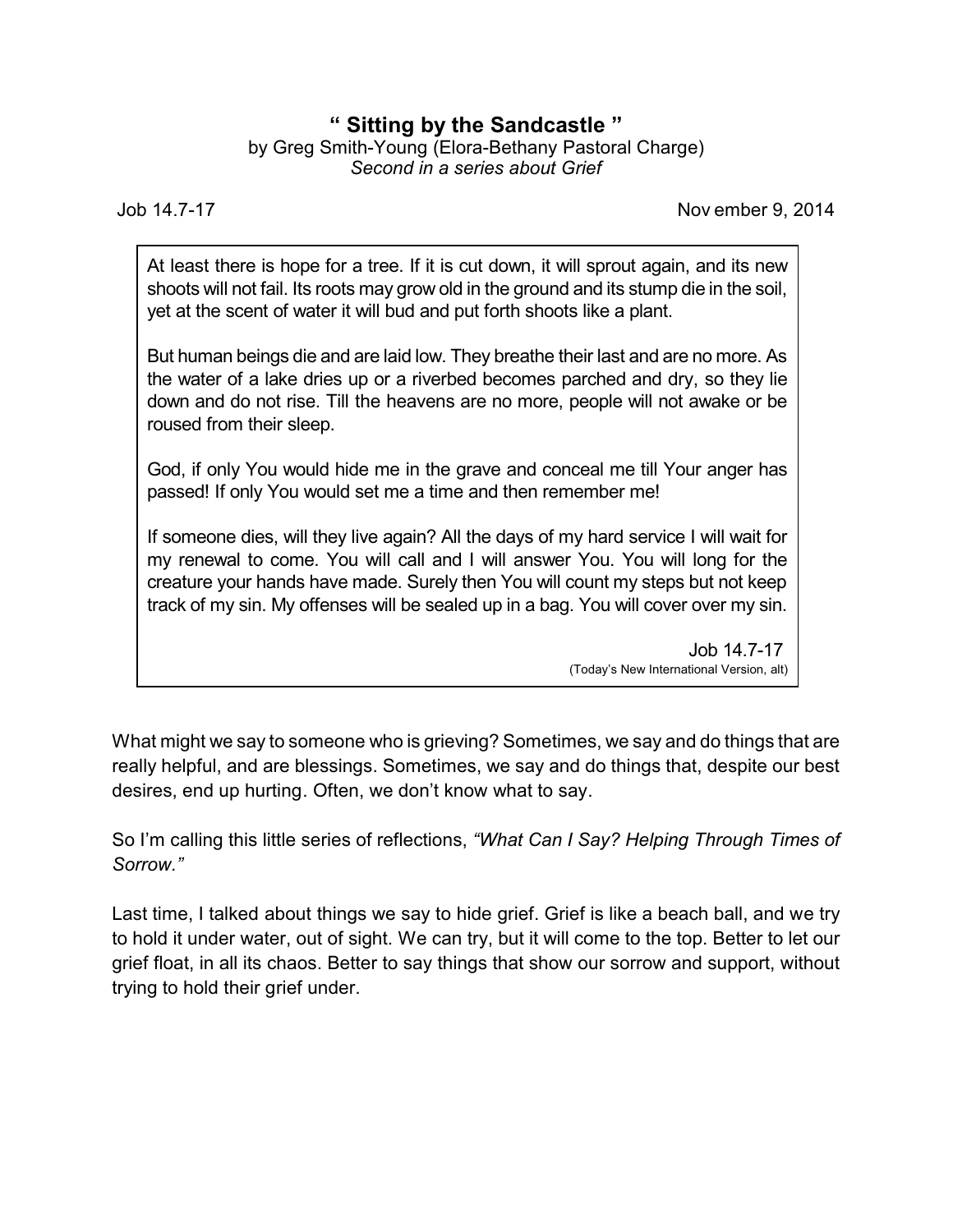Today, I want to move on to some other things. Have you heard these, or said these, or things like these?

- *• At least she lived a long life.*
- *• At least he is in a better place.*
- *• At least you can have another child.*
- *• At least you should be happy her suffering is over.*
- *• At least. . . .*

What do these "At Leasts" try to do? Find a sunny edge to a terrible cloud? Lighten the pain of loss? "You don't need to be so sad, because there are things to be happy about."

I fear they suggest that the loss of death is less than it is.

These "At Leasts" can be true.

## *At least she lived a long life.*

Yes, let's celebrate a full and good life. Yet we ache to live without them.

## *At least he is in a better place.*

For us who live in the hope of God, the assurance that their death is not their end is a precious truth. Yet they are no longer in this place, and that tears at us.

## *At least you can have another child.*

Barb and I lost our child to a miscarriage. Later, we were blessed with our son. Yet his wonderful self in no way replaces our child who died.

## *At least you should be happy her suffering is over.*

Death ends suffering, and ending suffering is good. Yet what a price to pay.

These "At Leasts" can all be true. Yet they try to be shields from the deeper truth, of how horrible death is.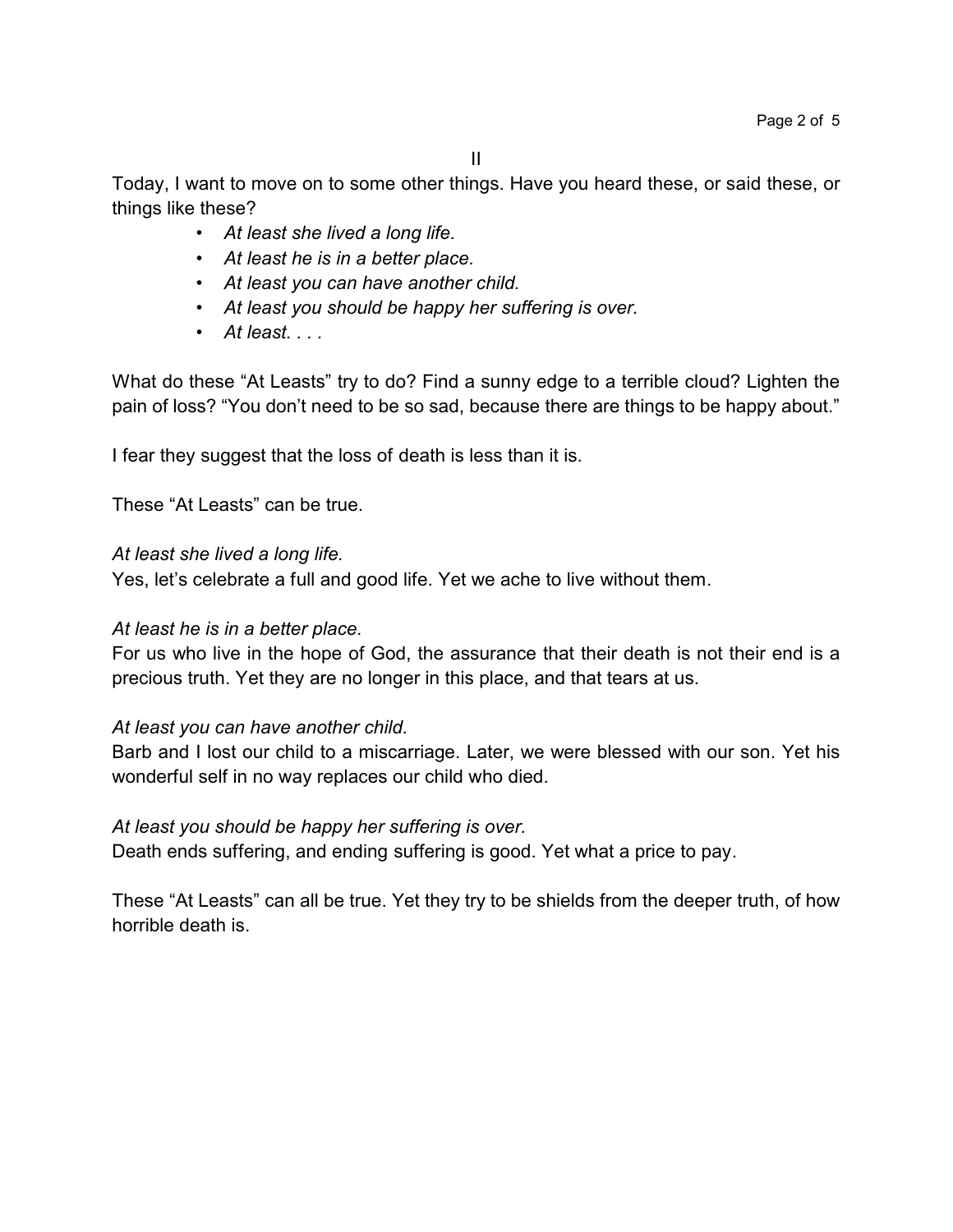With a person's death, a universe collapses. A beautiful song silences. A magical story stops. A preciousness vanishes, never replaced. They are no longer with us, and that will remain numbingly true for every breath we have left.

Who wants to face that? Who wants to see someone they care for face it? So we put up shields against the horrible truth.

Yet, horribly, it remains true.

Believe me, I face death with hope. Living in Jesus gives hope to grief. Our Bible reading from Job faces death in an honest way. It contains seeds of hope, hints of resurrection, renewal of life after the grave. But still, the grave.

I've told you about Nicholas Wolterstorff. He wrote about his experience of his son's death. Let me share something of his with you:

*Don't' say it's not really so bad. Because it is. Death is awful, demonic. If you think your task as comforter is to tell me that really, all things considered, it's not so bad, you do not sit with me in my grief but place yourself off in the distance away from me. Over there, you are of no help. What I need to hear from you is that you recognize how painful it is. I need to hear from you that you are with me in my desperation. To comfort me, you have to come close. Come sit beside me on my mourning bench.*<sup>1</sup>

IV

What can I say, if I'm to sit close to someone on their mourning bench?

This is one of the most important things I have learned as a minister who leads funerals: Nothing I say will make death better. I can't make the person who died less dead. I can't make the loss of who they were and what they meant to those who loved and knew them any less of a loss. In fact, I've learned that I become most unhelpful, most quickly, when I try to make it less.

What can I say? Here is the best thing I ever learned to say. . . . . . . . . .

<sup>1</sup> Nicholas Wolterstorff, Lament for a Son (Grand Rapids: Eerdmans, 1987), 34.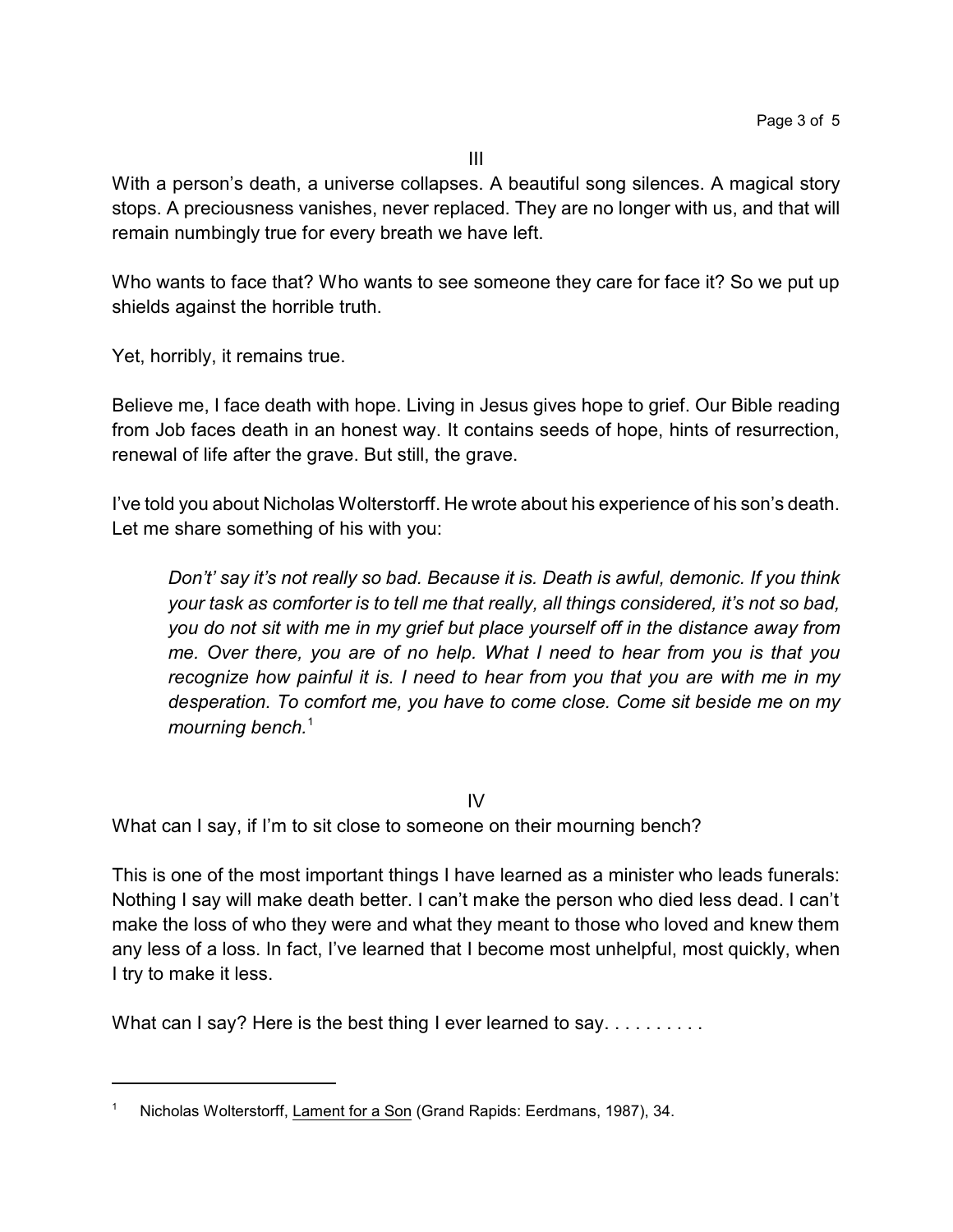I learned from a minister who was called to a woman's home. A car had hit her child, and he died. The minister went in, torn at what he could say. He sat beside her. Words gagged in his mouth, but his tears flowed free. They cried together. She later said that was what she needed most.

Words can help. Here's something you might say. (I learned this from one of you.) Suppose the person who died is named Sarah. You might say, *"My favourite memory of Sarah is. . . ."*

Telling stories helps us to remember people, without trying to lessen their death.

V

I don't know what it is, but as I'm thinking of grief these days, pictures of summertime on the beach are coming to me. Last time, I talked about beach balls. Now, I'm thinking of sandcastles.

With careful packing and shaping, crafting and cutting, mixing sand and water, we form millions and millions of grains of sand into something beautiful. Something fragile.

Such is each of us. Picture you as a sandcastle. It's a group effort. Many people craft and shape you, make you what you are. God is the Master Crafter, bringing the sand and water, the tools and creativity, the work of others and you, to craft you. Millions and millions of experiences and influences, of moments, form you. You are beautiful. You are fragile.

When someone who is vital to you dies, it is like something nasty has come and kicked you.

Most of the sand is still there. Though some has been irretrievably, irreplaceably washed into the waves. Much of the structure is still intact, though it is sagging and split.

You will be put together again. God remains the Master Crafter, bringing in more sand and water, tools and creativity. God will use many people to continue to craft and shape you. You are still beautiful. You are still fragile.

However, you, this castle, will always be different from before. You will always have cracks. You will always lean to one side, because a hole is missing. Yes, buttresses will form to support the broken bits. Still, they will remain broken.